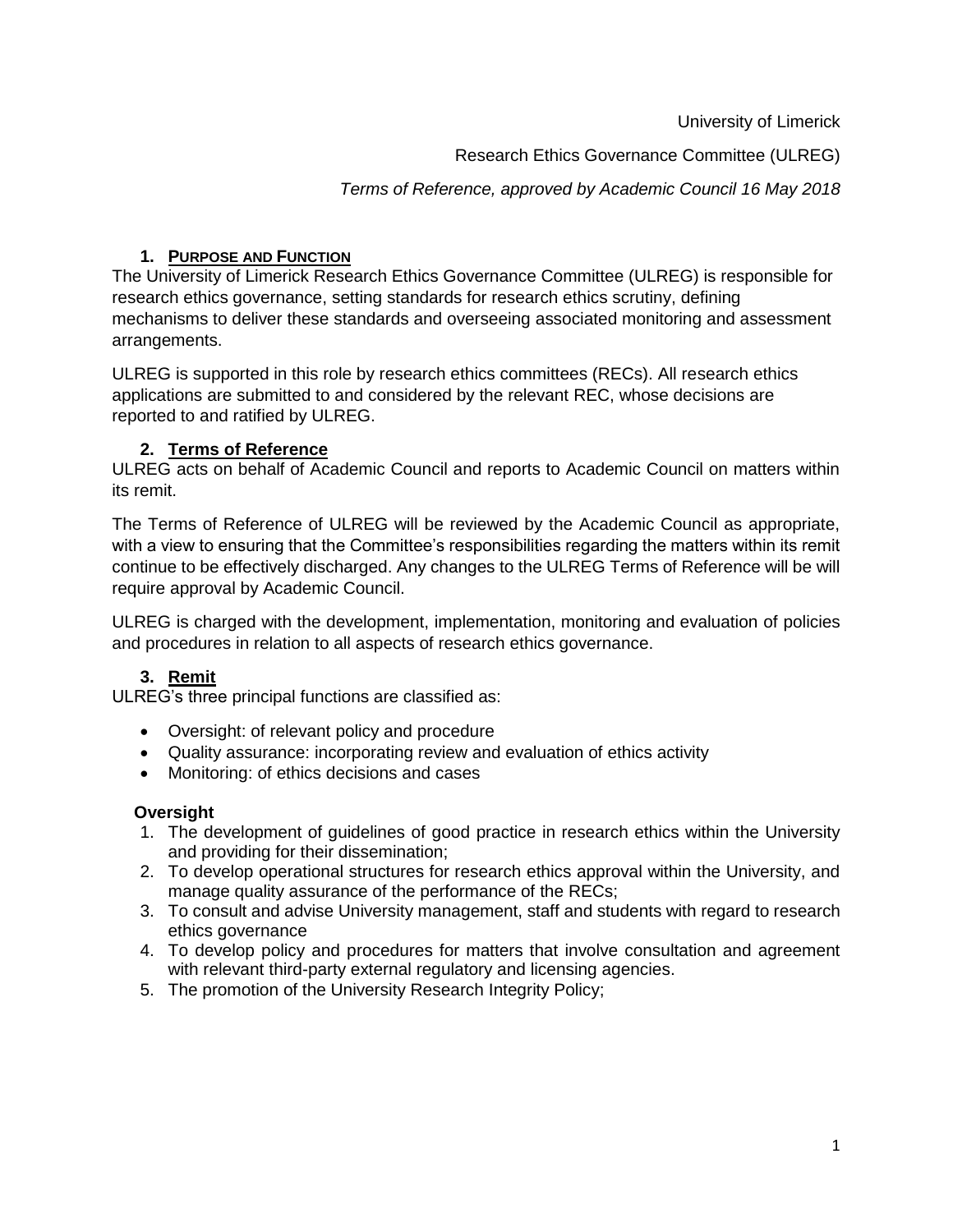## **Quality Assurance**

- 1. To evaluate operational structures for research ethics approval within the University:
- 2. To initiate and undertake Quality Audits of the RECs to ensure compliance with agreed policies and procedures and comment and make recommendations on:
	- a. The application of the ethical principles in decision making;
	- b. The process, volume and speed of decision making;
	- c. The feedback to applicants;
	- d. The review of Research Completion Reports on Approved Applications.
- 3. ULREG will report on the findings of their activities to Academic Council in its annual report

## **Monitoring**

- 1. To monitor the implementation of operational structures for research ethics approval within the University;
- 2. To promote guidelines of good practice in research ethics within the University and monitor adherence to those guidelines;
- 3. To act as the final body of appeal and final decision maker on any disputed matter concerning research ethics;
- 4. To promote awareness of all aspects of research ethics governance among the University community;
- 5. To support researchers with ethics issues across all fields of research.

### **4. Research Ethics Committees**

ULREG may establish such and so many RECs as it deems necessary for effective research ethics governance and specify the structure and remit of these RECs.

ULREG will periodically request, review and digest at any time data from the RECs including:

- The number of applications submitted for review, those approved, those provisionally approved and subsequently approved by the Chair and finally those declined;
- The number of relevant externally-approved projects and their details.

ULREG will convene sub-committees as necessary, to consider appeals against REC decisions, or consider cases referred by RECs in exceptional circumstances.

#### **5. Academic Council**

Any proposed changes to ULREG's remit, structure, or related policies are subject to approval by Academic Council as per University procedure.

## **6. Research Integrity**

ULREG will consider the annual report of the Research Integrity Officer ahead of its submission to the President each year, and will be consulted on any changes to policy in the area of Research Integrity and/or other developments in the area.

## **7. Composition**

The following shall be members of ULREG:

- 1. A Chairperson who is not an employee/student of the University, with appropriate expertise, appointed by Academic Council on the nomination of the President;
- 2. Dean of Graduate School (Vice Chairperson);
- 3. Chairs of the RECs or their alternate;